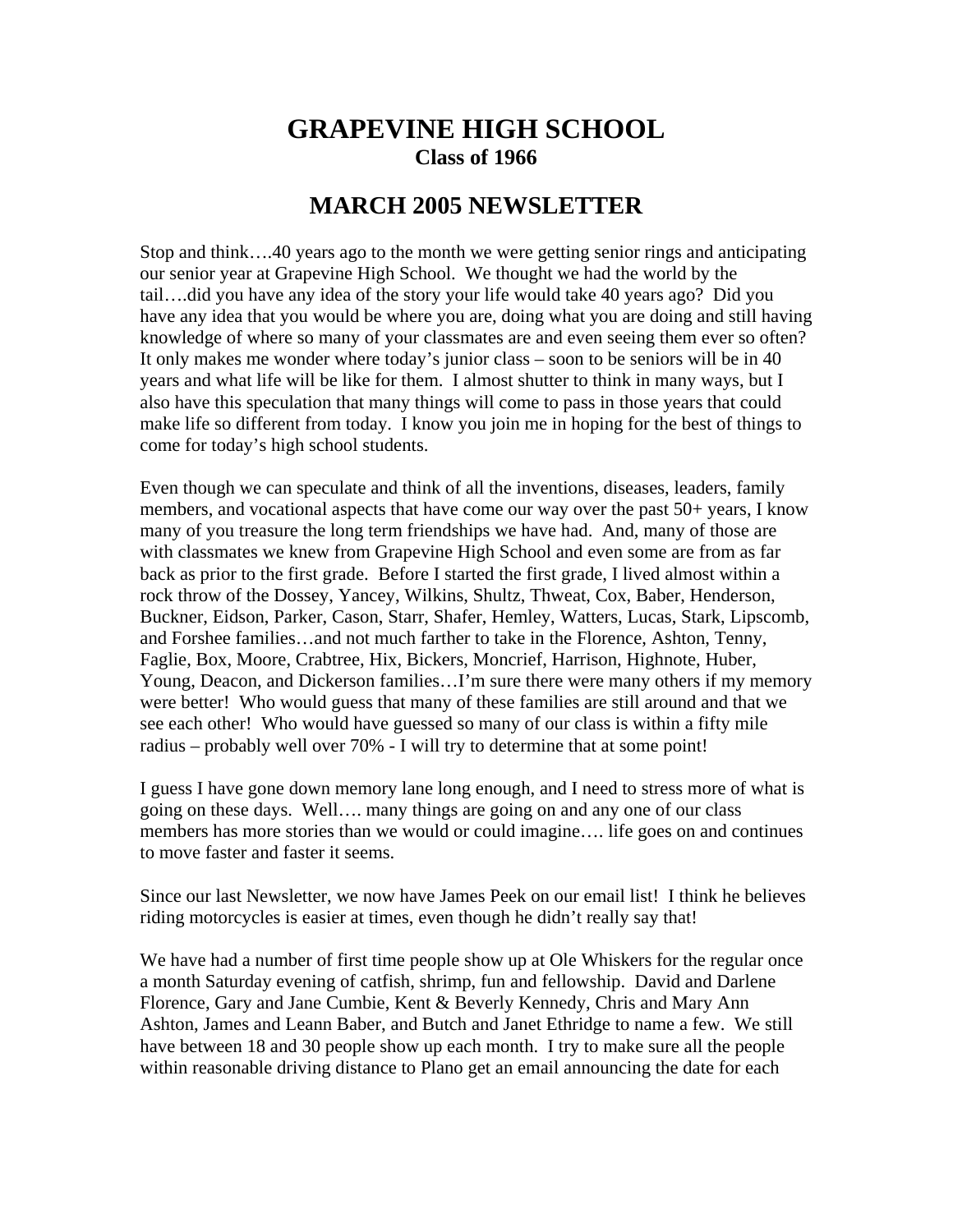month. If you are not getting that email and would like to be sure to be included as to the time/place/etc. for such events, please let me know!

James (Pat) Tiffin and his wife Shellie keep trying to make one of the Ole Whiskers events but have had difficulty in doing so. However, James tells me that March or April should be the date! We hope so. I guess that Butch Tiller may be the only classmate who has actually seen James (Pat) Tiffin since graduation. So, this will be a treat for those who can be at Ole Whiskers when the show up.

Since our last Newsletter, I have gone to work for the Dallas Independent School District. I am working on their 1.4 billion dollar bond program where they are building about twenty new schools and performing additions and/or renovations to almost all of the existing 218 campuses! Everyone in our office is great to work with and it is good to be back in the school business – even though the red tape and bureaucracy here is almost unbelievable. Hopefully, I can hold out here until next spring when Linda and I hope to start construction (late spring or summer) on a new house on the property purchased by Faglie & Oliver Partners in Forestburg, Texas…..we are very excited about that possibility being less than a year away! Linda is ready to find something more fun to do than banking and I am hoping to find something a little less time consuming and stressful myself.

Plans are still on going for the Cruise to Alaska that a number of our class is going on this coming June. Of the cabins we reserved, I believe there is one left if anyone has changed his/her mind and wants to consider going with such a GREAT GROUP of folks: Gary and Jane Cumbie, David and Darlene Florence, Darrell and Donna Faglie, Jerry and Linda Bowden Cox, Ravens (friends of Linda Bowden Cox), Alice Bufford Perkins, Rick and Diane Stacy, Rick's & Diane's children and grandchildren, Rick's Mom and Dad, Diane's Mom, Diane's brother Bill Cherry, Ricks brothers and sister – Randy, Ronnie and Rhonda and their families. Even the lady who worked up the cruise event for us (Sue Moody) is going with us! So – remember, there is still room, but time runs out in March! Let me know if you want to go!

Efforts will begin soon to pick place, time, etc. for our  $40<sup>th</sup>$  reunion in the late spring of 2006….so, more coming on that soon…..doesn't seem possible does it?

Next year Grapevine High School will be celebrating 100 years of existence. There will most likely be extensive plans and festivities for Homecoming next fall. I will do my best to keep you posted on those events, dates, and times. I guess that also means that the year of our  $40<sup>th</sup>$  anniversary of graduation from GHS is the same time that GHS will be celebrating it's  $100<sup>th</sup>$  anniversary! Glad it is not the other way around!

We still have a number of our class left "unfound". I would like to once again appeal to each of you to help find some of our missing classmates so that we will have an opportunity to invite them to the  $40<sup>th</sup>$  reunion next year. We need to find them soon so that we can give them as much time as possible to make arrangements to attend our class festivities in the spring of 2006. At the bottom of this Newsletter I will list those we are